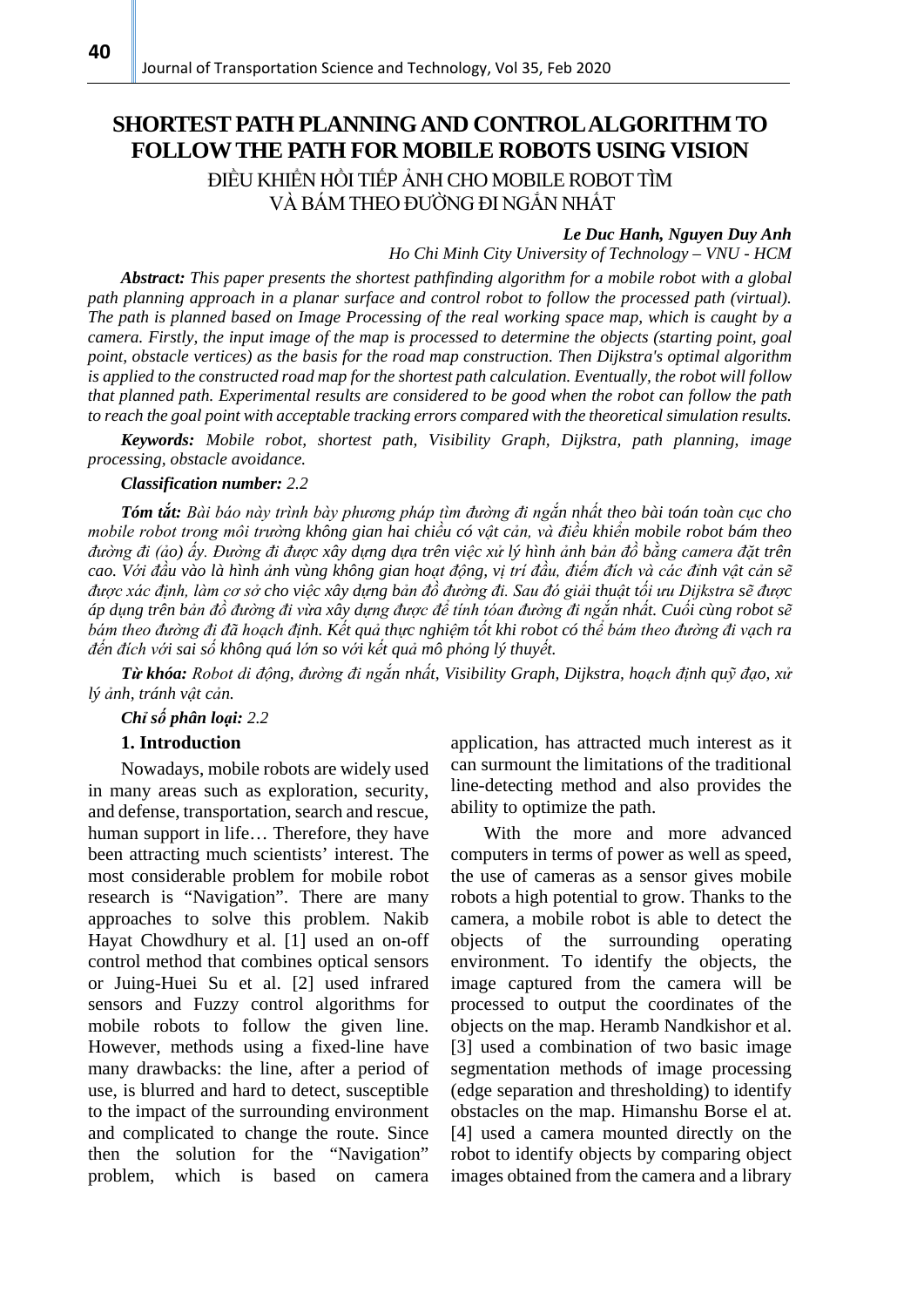of images of known objects that are stored in memory. This method has practical efficiency for the given objects that need to be identified, but because that it completely depends on the image library so the robot is not able to recognize objects that do not exist in the library. Jeongdae Kim et al. [5] used a fixed camera to help robots avoid collisions with moving objects using the block-based motion estimation (BBME) method. This method allows robots to quickly identify the moving objects, but the camera must be fixed and opposite the moving object, which is often not met in practice. Huu Danh Lam et al. [6] used a CMU camera as a sensor that enables a mobile robot to follow the line optimally at intersections, or G. H. Lee et al. [7] employed a CCD camera to control a two-wheel robot to track the given line.

In addition, the study of the ability to construct virtual paths to overcome the disadvantages of the traditional line-detecting method is also considered. This ability allows the robot to be able to change the direction of movement when it is needed as the operating environment can be altered (such as change of obstacles' positions). This also attracted the attention of researchers. S. Tang et al. [8] wrote a brief review of about 100 studies of path planning. Besides, this paper also used approximately 200 studies to determine the percentages of applications of these path planning methods and the tables and graphs that compare the frequency of application of these methods in the last 30 years.

From the discussions above, using camera and image processing is a very useful method in path planning for mobile robots in the home or warehouses. The idea of the topic is from a starting point, a goal point and obstacles, use camera and open source code to process the map image to find the shortest path in form of waypoints, then use a controller to help the robot follow the obtained path. Besides, during the operation of the robot, the camera also collects the actual position of the robot to calculate the errors compared with theory, which is used as a basis for evaluating the controller.

# **2. Visibility - Graph in "finding the shortest path" problem**

Visibility - Graph is one of the road maps based on combinatorial optimization approach, best suited to the problem of finding the shortest path in terms of distance [9]. This road map is constructed from the vertices and edges of the objects on the map, with the following idea: Any path between 2 points can be shortened to a polylines path and the shortest path, which still ensures that robot will not collide with obstacles, is the polylines constructed from the vertices of the obstacles [10]. This idea is illustrated in figure 1.



*Figure 1.* The idea of Visibility Graph.

From that idea, the construction of a Visibility Graph can be done as followings:

The robot's working space can be considered as a graph called  $G(V, E<sub>o</sub>)$ , where  $V$  is the set of all vertices on the map (starting point, goal point and vertices of obstacles) and  $E<sub>o</sub>$  is the set of all edges of obstacles.

All the edges, which can be derived from *V,* are examined. If the edge, which is being examined, does not cross any of the obstacles' edges, then add that edge to matrix *E* (where *E* stands for all the paths which can be followed by the robot without any collision with obstacles). Note that all boundary edges of the obstacles are also in *E*.

Hence, the obtained Visibility Graph is a graph  $G_{VG}(V, E, W)$  where *W* is the weight matrix containing length of edges in *E*. Note that edges crossing the obstacles all have the length of  $\infty$  in W.

Figure 2 illustrates a constructed Visibility Graph.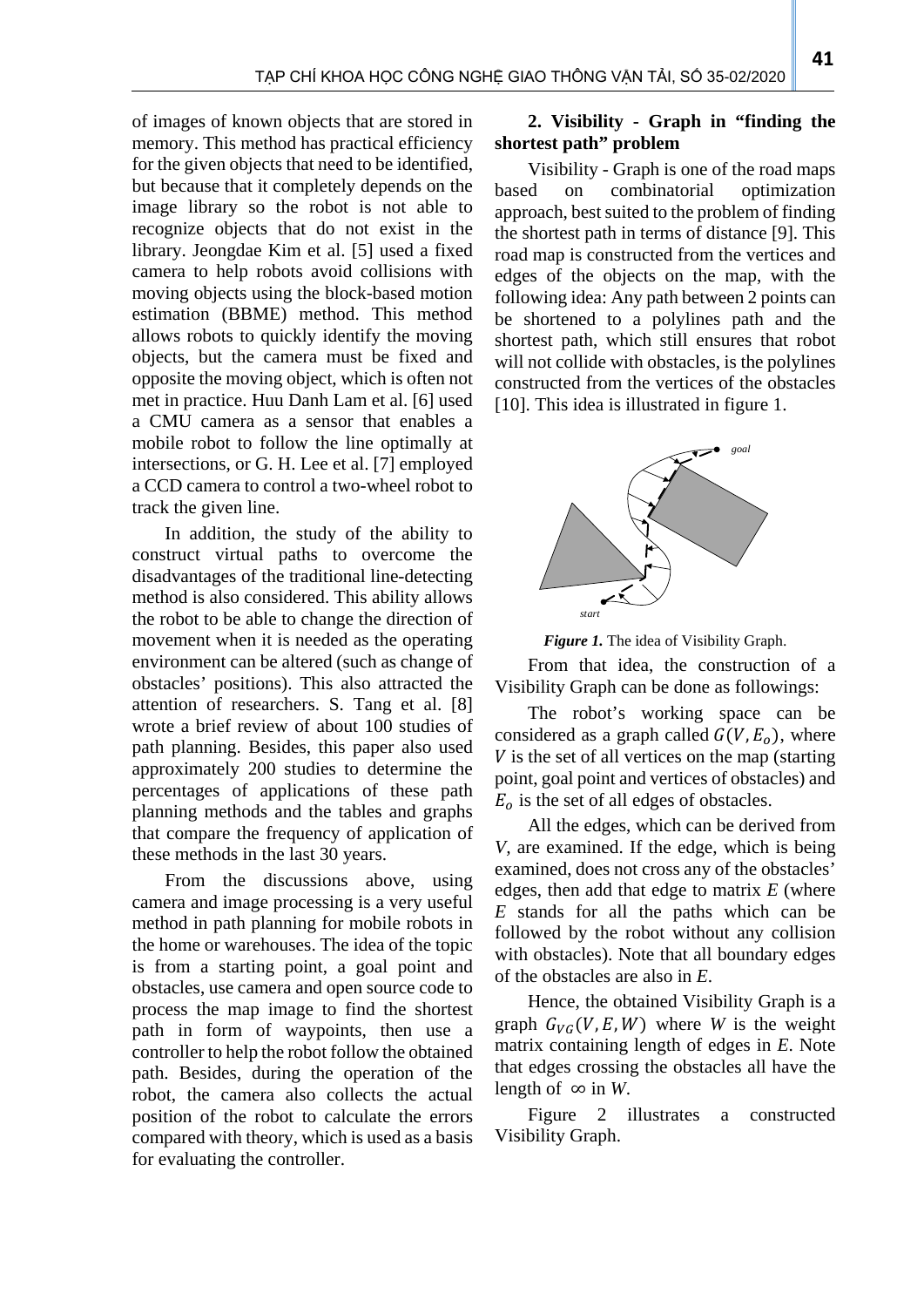

*Figure 2. A Visibility Graph.*

The theory of constructing a Visibility Graph above is based on the assumption of that robot is a point in the working space. Practically, the distance between the examined point on robot (usually the center) and boundary edges of obstacles needs to be calculated to ensure collision does not happen.

### **3. Dijkstra's optimal algorithm**

The algorithm is based on the designation of the label for nodes in a weight graph (corresponding to vertices in Visibility Graph) whether temporary or fixed. The label of each node informs the upper limit of the shortest path from the starting node to that node. These labels will be changed after loops. At each loop, a label will be changed from temporary to fixed and a fixed node is one of the nodes in the derived shortest path [10]. The output of this algorithm is a path from starting node *s* and goal node *g* so that the sum of the length of the edges creating that path is minimal. The calculation of this algorithm is based on the following definitions:

P is the set of nodes in the derived shortest path. Initiate *P = [s]*, which means at the beginning, P only contains starting node *s*, the others will be added to P later.

 $L_v$  is the previous node of the being examined node v where  $v, L_v \in P$ . Initiate  $L =$ *null*

 $T_v$  is a boolean variable, which contains the state of node v, if  $T_v = true$  then v is in P, this ensures the repetition of  $\nu$  in the shortest path does not happen. Initiate  $T_v$  = false  $\forall v \in$  $V_{\cdot}$ 

 $D<sub>v</sub>$  is the shortest distance from the starting node to the being examined node  $\nu$ . Initiate  $D_v = \infty$  and  $D_s = 0$ .

The process of the algorithm will operate through the following steps:

Step 1: Initiate the parameters as above.

Step 2: Pick up  $v \in V$  so that  $T_v$  = false and  $D_{\nu}$  min.

If  $D_v = \infty$   $\forall$  *v* then concludes that there is no possible path from *s* to *g*.

If  $v \equiv g$ , which means the goal node g has been reached. The process is done.

Step 3: Assign  $T_v$  = true, add  $v$  to P.

Step 4: Examine all the nodes  $u$  so that  $u$ is adjacent to  $\nu$  and  $T_u$  = false:

If  $D_u > D_v + W_{uv}$  then  $D_u = D_v + W_{uv}$ (this is to update the shortest distance from *s* to *u* when *v* is added to *P*), assign  $L_u = v$  and go to step 2.

The obtained result would be a series of points orderly making the shortest path

# **4. Control Algorithm for Robot to track the obtained path**

After deriving the shortest path in the form of series of waypoints, the control problem is: control the robot to move from current position point *G* to a point *I* on the map. When this problem is solved, the path can be finished easily by repeating this problem on each pair of points of the path serially until the goal point is reached. In order to solve this problem, there are two steps to finish: robot modeling and design the control algorithm based on the modeling result.

### **Robot modeling:**

The modeling step aims to find out the kinetics relationship between robot's position (coordinates, direction) and angular velocity of three wheels, which is used as basis for control algorithm. The parameters of robot and modeling process are shown in figure 3:

**42**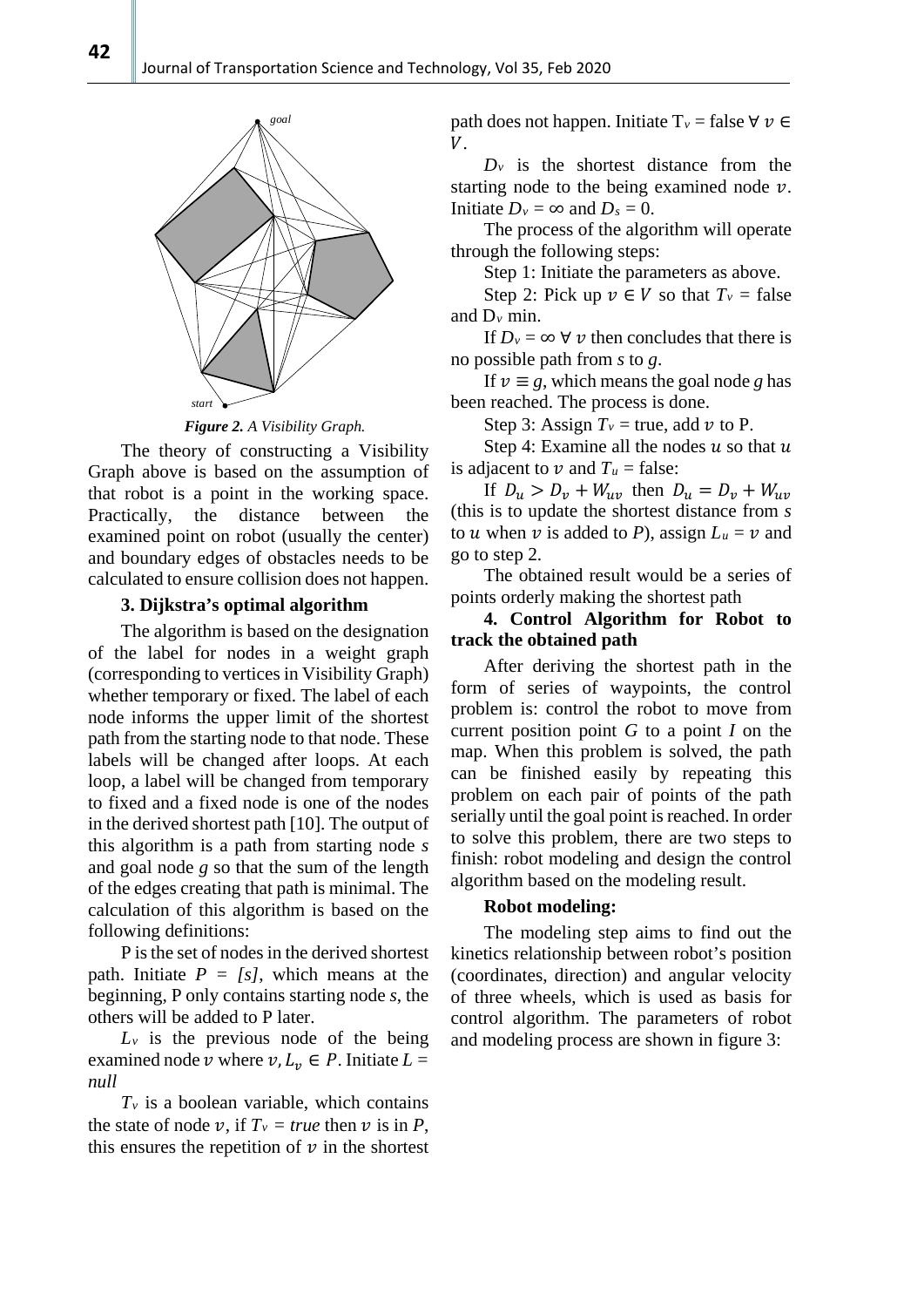

*Figure 3. Parameters of the Modeling process.* Where:

Oxy is the global coordinates,  $Ox_Gy_G$  is the coordinates at the robot's center.

∅ is the angular deviation between the robot's direction and  $Ox$  axis.

*R* is the robot's radius: the distance between the robot's center to each wheel.

*r* is the radius of the Omni wheel.

Angular velocity of 3 Omni wheels:  $[\omega_1 \quad \omega_2 \quad \omega_3]^T$ .

Note: Assign that wheel number 1 is the wheel whose axis is coincident with the robot's direction, the next wheels are numbered 2 and 3 counter-clockwise, respectively.

After some calculations, the result of the modeling process is: 1

$$
\begin{vmatrix}\n\omega_1 \\
\omega_2 \\
\omega_3\n\end{vmatrix} = \n\begin{vmatrix}\nsin(\phi) & -cos(\phi) & -R \\
\frac{1}{r}\left[\sin(\phi + \frac{2\pi}{3}) & -cos(\phi + \frac{2\pi}{3}) & -R \\
\sin(\phi + \frac{4\pi}{3}) & -cos(\phi + \frac{4\pi}{3}) & -R\n\end{vmatrix}\n\begin{vmatrix}\n\dot{x} \\
\dot{y} \\
\dot{\phi}\n\end{vmatrix} (1)
$$

Control algorithm:

With the modeling result above, the next step is to design a control algorithm to solve the control problem, which is performed in figure 4:



*Figure 4. The model of control problem.* Where:

 $I(x_l, y_l)$  is the goal point

 $e_1, e_2, e_3$  are the errors between robot and goal point.

Calculation of the errors:

$$
\begin{bmatrix} e_1 \\ e_2 \\ e_3 \end{bmatrix} = \begin{bmatrix} \cos \phi & \sin \phi & 0 \\ -\sin \phi & \cos \phi & 0 \\ 0 & 0 & 1 \end{bmatrix} \begin{bmatrix} x_I - x_G \\ y_I - y_G \\ \phi_r - \phi \end{bmatrix} \tag{2}
$$
\nA derivative of the errors

$$
\begin{bmatrix} \dot{e}_1 \\ \dot{e}_2 \\ \dot{e}_3 \end{bmatrix} = \begin{bmatrix} 0 \\ 0 \\ \omega_r \end{bmatrix} + \begin{bmatrix} -1 & e_2 \\ 0 & -e_1 \\ 0 & -1 \end{bmatrix} \begin{bmatrix} v \\ \omega \end{bmatrix}
$$
 (3)

With 2 control parameters are velocity  $\nu$ and angular velocity  $\omega$ , the objective of the needed controller is to eliminate the errors  $[e_1, e_2, e_3]^T = [0, 0, 0]^T$ 

The Lyapunov's stability method is used for the controller.

Theorem: Consider a system which is described by a state equation  $\dot{x} =$  $f(x_1, ..., x_n)$ . If exist a positive-definite  $V_{(x)}$ with all state variables, so that its time derivative is a negative-definite function then that system is stable.

Choose a positive-definite Lyapunov function:

$$
V = \frac{1}{2}e_1^2 + \frac{1}{2}e_2^2 + (1 - \cos e_3)
$$
 (4)

Derivative of  $V$ :

$$
\dot{V} = -ve_1 - \omega \sin e_3 \tag{5}
$$

Choose  $(v, \omega)$  so that  $\dot{V}$  is negativedefinite:

$$
\begin{cases} v = k_1 e_1 \\ \omega = k_2 \text{sine}_3 \end{cases}, k_1, k_2 > 0 \tag{6}
$$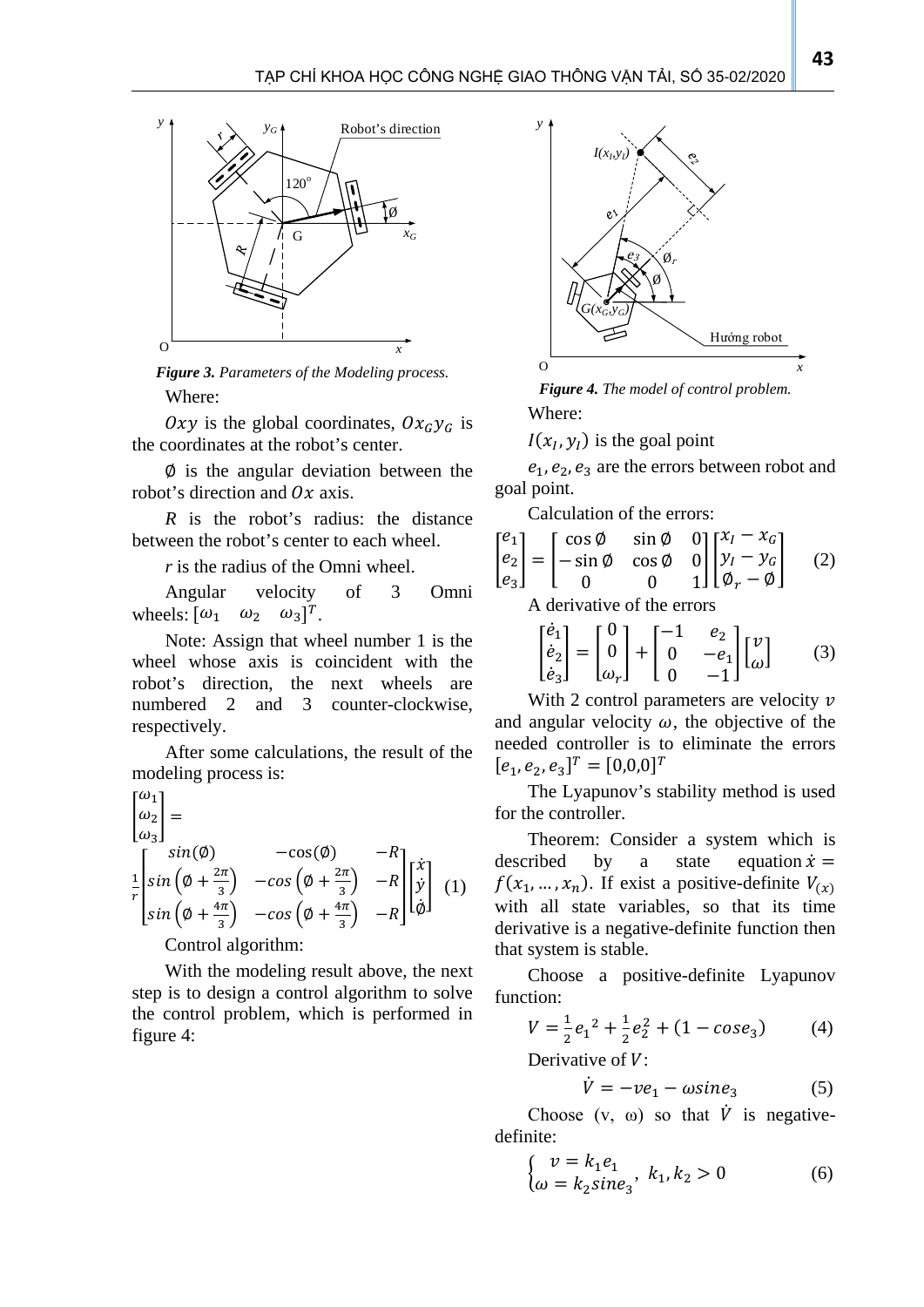Substitute  $\nu$  and  $\omega$  into (5), we have:

$$
\dot{V} = -k_1 e_1^2 - k_2 \sin^2 e_3 \le 0, \forall k_1, k_2 > 0 \quad (7)
$$
  
Finally, calculate the angular velocity of  
Omni wheels concerning  $(v, \omega)$  for the  
control algorithm, the result is:

$$
\begin{cases}\n\omega_1 = -\frac{R\omega}{r} \\
\omega_2 = \frac{\sqrt{3}}{2r}v - \frac{R\omega}{r} \\
\omega_3 = -\frac{\sqrt{3}}{2r}v - \frac{R\omega}{r}\n\end{cases} (8)
$$

With the obtained result above, the control problem is solved by the flowchart in figure 5:



*Fig. 5 Solution to control the problem.*

### **5. Experimental result**

Working space for the experiment is arranged as followings:

The camera is fixed above the working plane (top plane), with the working area is 2500 x 1400 (mm). four rectangular-shaped obstacles with unified color. Goal point, center point, and direction point are the centers of 3 distinct color cards, with area of each of them is 50 x 50 (mm). The structure of robot's control system is shown in figure 6 with a master microcontroller, whose objective is to receive the series of waypoints of the shortest path from computer, calculate the needed angular velocity of three wheels and send that result to the corresponding slave microcontroller; three slave microcontrollers, they have the same objective which is to receive the angular velocity and control the motor to reach that velocity perfectly.



*Fig. 6 Structure of the control system.*

The result of the construction of Visibility Graph and the shortest path is performed in figure 7:



*Figure 7. Result of Navigation problem.*

The result of following the path in simulation, in practice and the comparison between those results are shown in figure 8, 9, 10



*Figure 8. Result of path tracking in simulation.*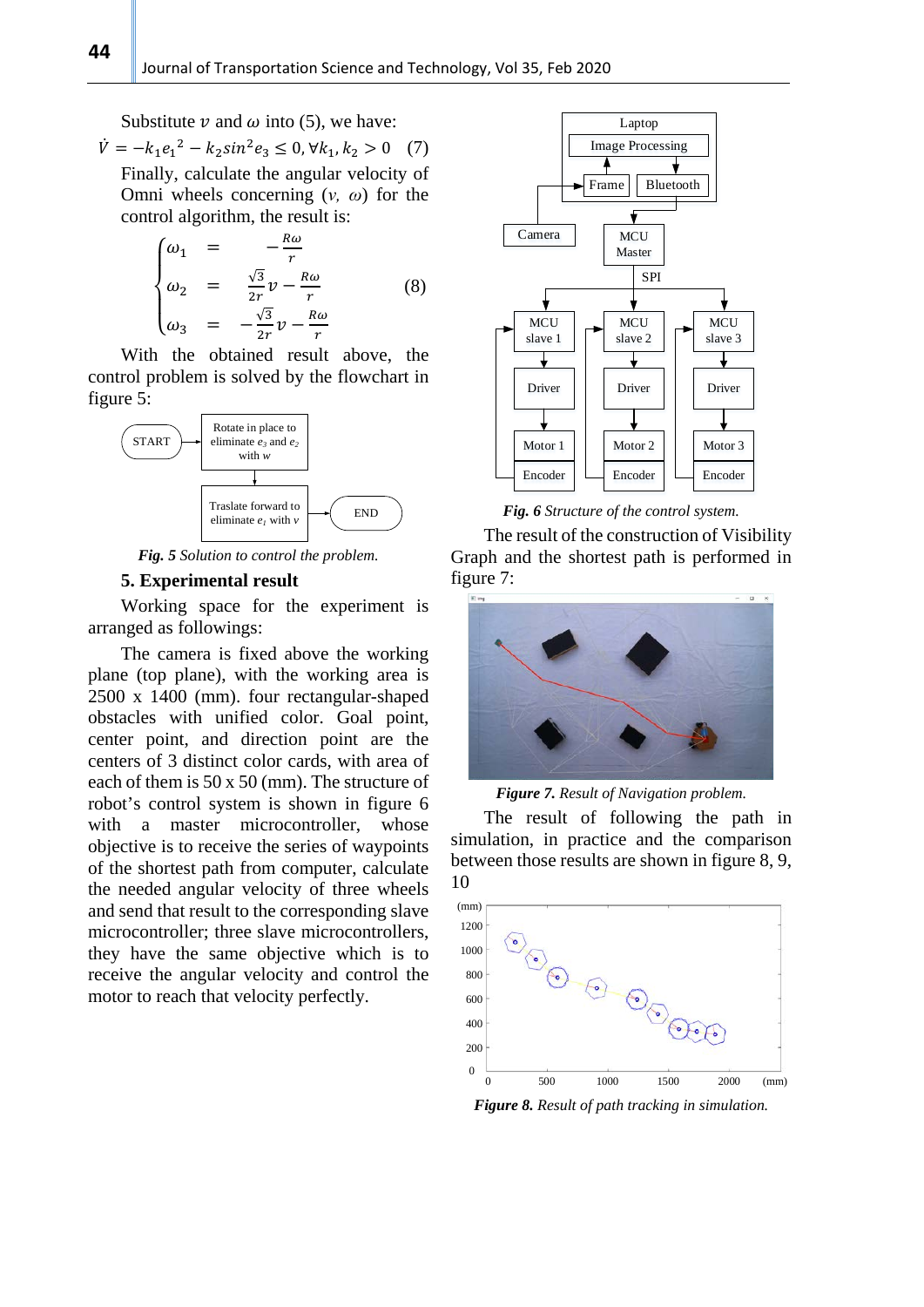

*Figure 9. Result of path tracking in practice.*



*and practice.*

On the other hand, the robot's position processed from the camera (while the robot is operating) is used to calculate the errors *e1, e2, e3*. Then this result is compared with theoretical errors in simulation to evaluate the quality of the controller. The results of this comparison are shown in figure 11 and 12:





According to the results above, it is seen that the combination of the camera and control algorithm works, which helps the robot follow the path well with a small deviation.

### **6. Conclusion**

This paper presents a path planning approach, which helps robots operate in narrow space such as in warehouses or the home. The path is optimized in terms of distance by the application of image processing. In addition, the robot can follow the path thanks to a designed controller. Hence, the path is not only optimized but also becomes more flexible than the ones in traditional methods. Also, the further development for the subject can be making use of additional sensors attached to the robot's body combined with more advanced algorithms so that robots can be able to adapt to changes of the surrounding environment while working $\square$ 

### **Acknowledgment**

This research is funded by Ho Chi Minh City University of Technology –VNU-HCM, under grant number To-CK-2018-01.

#### **References**

[1] N. H. Chowdhury, D. Khushi and Md. M. Rashid, *Algorithm for Line Follower Robots to Follow*